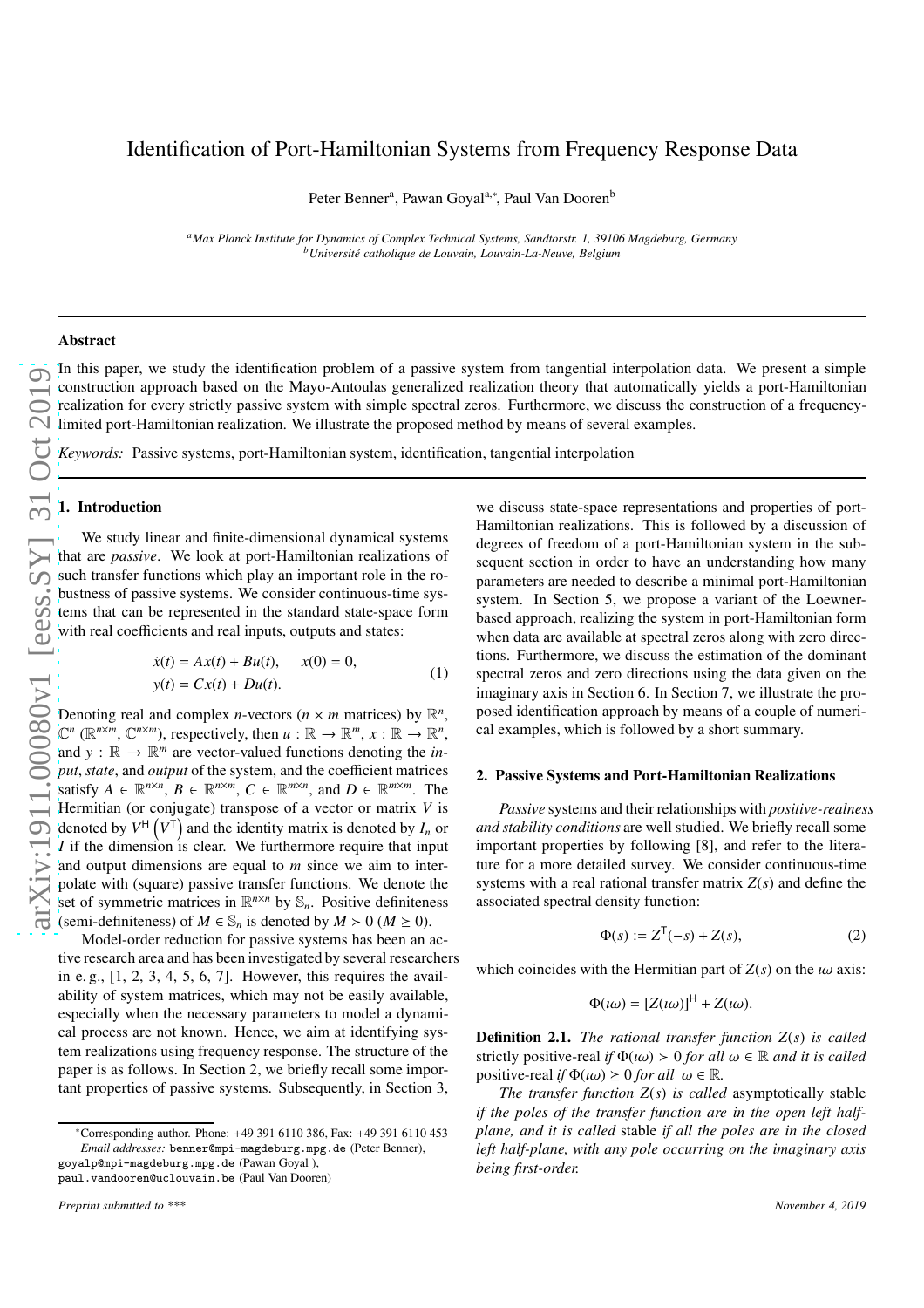*The transfer function Z*(*s*) *is called* strictly passive *if it is strictly positive-real and asymptotically stable and it is called* passive *if it is positive-real and stable.*

We will assume throughout the paper that this realization is minimal (i. e. controllable and observable) and will restrict ourselves in this paper to *strictly* passive systems, which implies that the matrix *A* is invertible and that the transfer matrix is proper since poles cannot be on the imaginary axis or at infinity. Moreover,  $\Phi(u\omega) > 0$  at  $\omega = \infty$ , implies that we must have  $D^{\mathsf{T}} + D > 0$  as well. We will see that this restriction simplifies our discussion significantly. It is also a reasonable restriction because passive systems can be viewed as limiting cases of strictly passive systems.

Since the transfer function is proper, we can represent it in standard state-space form  $Z(s) = C(sI_n - A)^{-1}B + D$ . For proper transfer functions  $Z(s)$  with minimal realization  $M$  := {*A*, *B*,*C*, *D*}, there is a necessary and sufficient condition for passivity, known as the Kalman-Yakubovich-Popov linear matrix inequality. An elegant proof of this can be found in [\[8\]](#page-8-7).

**Theorem 2.1.** Let  $M := \{A, B, C, D\}$  be a minimal realization *of a proper rational transfer function Z*(*s*) *and let*

$$
W(X, \mathcal{M}) = \begin{bmatrix} -A^{\mathsf{T}}X - XA & C^{\mathsf{T}} - XB \\ C - B^{\mathsf{T}}X & D + D^{\mathsf{T}} \end{bmatrix}.
$$
 (3)

*Then, Z*(*s*) *is passive if and only if there exists a real symmetric matrix*  $X \in \mathbb{S}_n$  *such that* 

$$
W(X, \mathcal{M}) \ge 0, \quad X > 0,\tag{4}
$$

*and is strictly passive if and only if there exists a real symmetric matrix*  $X \in \mathbb{S}_n$  *such that* 

<span id="page-1-0"></span>
$$
W(X, \mathcal{M}) > 0, \quad X > 0. \tag{5}
$$

The solutions *X* of these inequalities are known as *certificates* for the passivity or strict passivity of the system M.

# Definition 2.2. *Every solution X of the LMI*

$$
\mathbb{X}^{\cdot} := \{ X \in \mathcal{S} \, | \, W(X, \mathcal{M}) \ge 0, \ X > 0 \} \tag{6}
$$

*is called a* certificate *for the passivity of the model* M *and every solution of the LMI*

$$
\mathbb{X}^* := \{ X \in \mathcal{S} | W(X, \mathcal{M}) > 0, \ X > 0 \}
$$
 (7)

*is called a* certificate *for the strict passivity of the model* M*.*

### 3. Port-Hamiltonian Models

In this section, we provide a brief introduction to special realizations of passive systems, known as port-Hamiltonian system models.

Definition 3.1. *A linear time-invariant* port-Hamiltonian system model *of a proper transfer function, has the standard statespace form*

$$
\dot{x}(t) = (J - R)Qx(t) + (G - P)u(t), \quad x(0) = 0,\n y(t) = (G + P)^{T}Qx(t) + (N + S)u(t),
$$
\n(8)

*where the system matrices*

$$
\mathcal{V} := \begin{bmatrix} J & G \\ -G^{\mathsf{T}} & N \end{bmatrix}, \quad \mathcal{W} := \begin{bmatrix} R & P \\ P^{\mathsf{T}} & S \end{bmatrix}, \tag{9}
$$

*satisfy the conditions*

$$
\mathcal{V} = -\mathcal{V}^{\mathsf{T}}, \quad \mathcal{W} = \mathcal{W}^{\mathsf{T}} \geq 0, \quad \mathcal{Q} = \mathcal{Q}^{\mathsf{T}} \geq 0.
$$

It readily follows from the properties of port-Hamiltonian models that when *Q* and *W* are invertible, we can choose  $X =$ *Q* as certificate for the model

$$
\mathcal{M} := \left\{ (J - R)Q, G - P, (G + P)^{\mathsf{T}}Q, N + S \right\}
$$

to show that it satisfies the strict passivity condition [\(5\)](#page-1-0).

Remark 3.1. *The condition that Q is non-singular is automatically satisfied when the state transition matrix A is nonsingular, which is the case for strictly passive systems. We can then also represent the system in generalized state-space form, using*  $\widehat{x}$  := *Qx, yielding*:

<span id="page-1-1"></span>
$$
Q^{-1}\hat{x} = (J - R)\hat{x} + (G - P)u,
$$
  

$$
y = (G + P)^{T}\hat{x} + (N + S)u.
$$
 (10)

*We use such models for representing intermediate results later on.*

Conversely, let  $M := \{A, B, C, D\}$  be a state-space model, satisfying the strict passivity condition [\(5\)](#page-1-0) with a given certificate  $X > 0$ . Then, it can always be transformed in the port-Hamiltonian form, as shown in [\[9\]](#page-8-8). We can use a symmetric factorization  $X = T<sup>T</sup>T$ , which implies the invertibility of *T*, and define a new realization

$$
\{A_T, B_T, C_T, D\} := \{TAT^{-1}, TB, CT^{-1}, D\}
$$

so that

$$
\begin{bmatrix} T^{-\mathsf{T}} & 0 \\ 0 & I_m \end{bmatrix} \begin{bmatrix} -A^{\mathsf{T}}X - XA & C^{\mathsf{T}} - XB \\ C - B^{\mathsf{T}}X & D^{\mathsf{T}} + D \end{bmatrix} \begin{bmatrix} T^{-1} & 0 \\ 0 & I_m \end{bmatrix}
$$
\n
$$
= \begin{bmatrix} -A_T & -B_T \\ C_T & D \end{bmatrix} + \begin{bmatrix} -A_T^{\mathsf{T}} & C_T^{\mathsf{T}} \\ -B_T^{\mathsf{T}} & D^{\mathsf{T}} \end{bmatrix} > 0. \tag{11}
$$

We can then use the symmetric and skew-symmetric part of the matrix

$$
\mathcal{S}:=\begin{bmatrix} -A_T & -B_T \\ C_T & D \end{bmatrix}
$$

to define the coefficients of a port-Hamiltonian representation via

$$
\mathcal{V} := \begin{bmatrix} J & G \\ -G^{\mathsf{T}} & N \end{bmatrix} := \frac{\mathcal{S} - \mathcal{S}^{\mathsf{T}}}{2}, \ \mathcal{W} := \begin{bmatrix} R & P \\ P^{\mathsf{T}} & S \end{bmatrix} := \frac{\mathcal{S} + \mathcal{S}^{\mathsf{T}}}{2}.
$$

This construction yields  $W > 0$  and  $Q = I_n$  because of the chosen factorization  $X = T<sup>T</sup>T$ . This is called a *normalized* port-Hamiltonian representation. This shows that port-Hamiltonian models with strict inequalities  $Q > 0$  and  $W > 0$  are nothing but strictly passive systems described in an appropriate coordinate system. On the other hand, it was shown in [\[10\]](#page-8-9) that normalized port-Hamiltonian systems have good robustness properties in terms of their so-called passivity radius.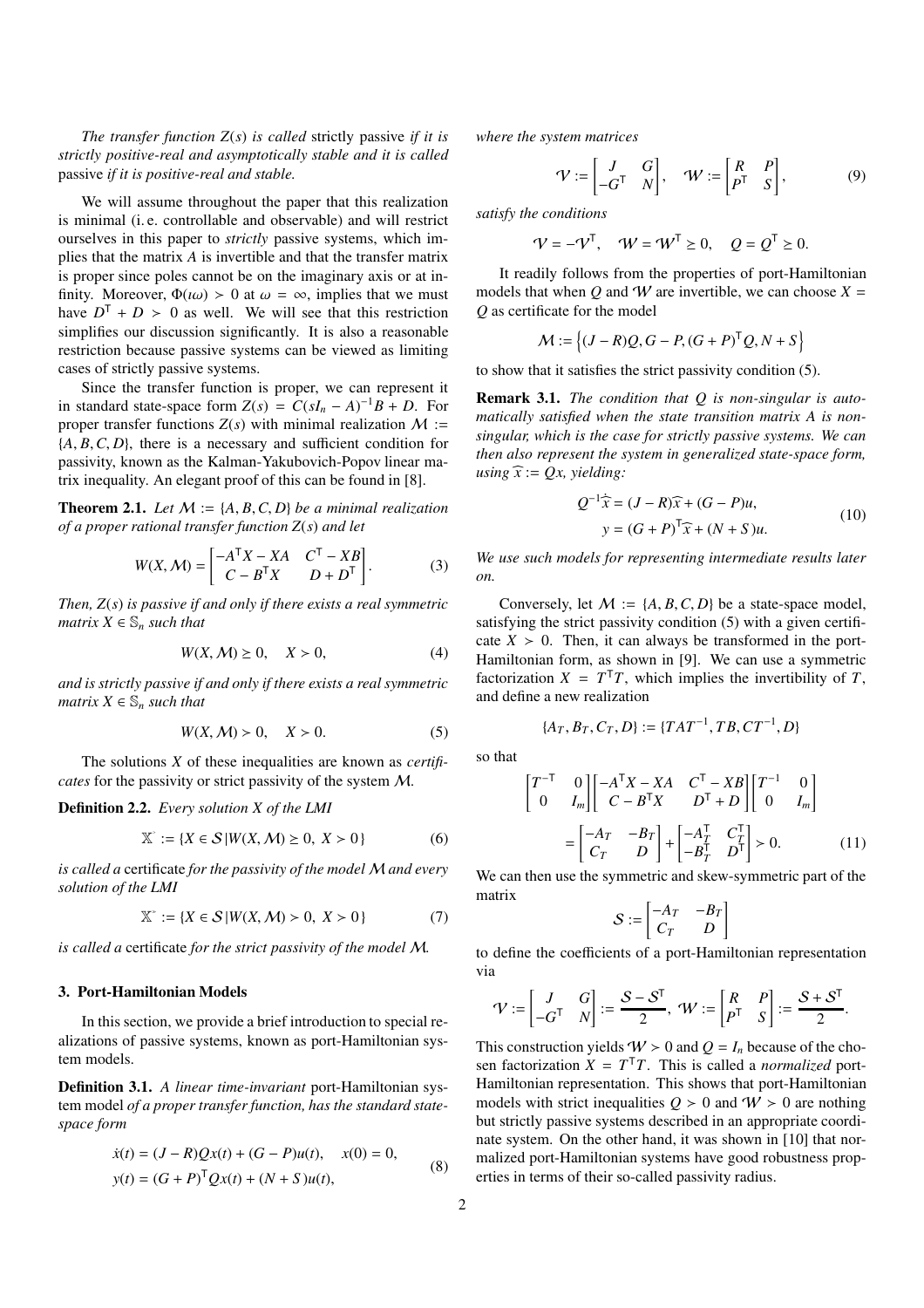#### 4. Degrees of Freedom of a Transfer Function

In the literature, one can find a discussion of the degrees of freedom of a given strictly proper rational transfer function *Z*(*s*) of a given MacMillan degree *n* [\[11](#page-8-10)]. This corresponds to the minimum number of parameters to describe such a function. Since this literature is quite opaque, we briefly re-derive the basic results using a generic  $m \times m$  strictly proper transfer matrix of MacMillan degree *n* without repeated poles. Such a transfer function can be written in its partial fraction expansion as follows:

$$
Z(s) = \sum_{k=1}^{n_r} u_k (s - \lambda_k)^{-1} v_k^{\mathsf{T}} + \sum_{k=1}^{(n-n_r)/2} U_k \left( s I_2 - \begin{bmatrix} \alpha_k & \beta_k \\ -\beta_k & \alpha_k \end{bmatrix} \right)^{-1} V_k^{\mathsf{T}},
$$

which requires a total of  $2(m + 1)n$  real parameters. This can be seen as a state-space model in the real Jordan form with  $1 \times$ 1 diagonal elements for the  $n_r$  real poles and  $2 \times 2$  diagonal blocks for the  $n_c := n - n_r$  complex conjugate complex poles. But this representation is only unique up to a block diagonal state-space transformation with exactly *m* degrees of freedom: a scalar  $t_k$  for each real pole and a  $2 \times 2$  block  $t_k$  $\begin{bmatrix} c_k & s_k \end{bmatrix}$  $-s_k$  *c<sub>k</sub>* 1 for each complex conjugate pair, where the real rotation matrix depends on one real parameter. When taking the quotient of the manifold of block-diagonal models with respect to this state space transformation, we are left with the exact number of real degrees of freedom, which is  $2mn$  for a strictly proper  $m \times m$ transfer function of degree *n* with real coefficients.

When considering the larger class of real *m*×*m proper*rational transfer functions, one has to add the real parameters to *realize* the constant matrix *D*. If *D* is constrained to have a particular rank, then we again need to take that into account. A rank *r* matrix *D* can be represented by a rank factorization  $D = UV<sup>T</sup>$ where we can again quotient out the degrees of freedom of an *r* × *r* factor *T* in an equivalent factorization *D* =  $(UT)(T^{-1}V^T)$ . Such a factor can thus be represented by  $r(2m - r)$  degrees of freedom, which has to be added to those of the strictly proper part of  $Z(s)$ .

To summarize, a real rational  $m \times m$  transfer function  $Z(s)$ of MacMillan degree *n* has

- 2*mn* real degrees of freedom when *Z*(*s*) is strictly proper,
- $2m(n+r)-r^2$  real degrees of freedom when *Z*(*s*) is proper and  $Z(\infty)$  has rank *r*.

This count of the number of degrees of freedom will determine the number of parameters we can assign using tangential interpolation conditions. For a rigorous discussion on these aspects, we refer to [\[11](#page-8-10)].

# 5. Loewner Approach for Identification of a port-Hamiltonian Realization

In this section, we discuss the identification problem of a strictly passive transfer function  $Z(s)$  of degree *n*, which is defined via a set of left and right interpolation conditions. Since  $Z(s)$  is strictly passive, it is proper and has a standard statespace realization  $\{A, B, C, D\}$  with *D* of full rank and positivereal (i. e.  $D + D^{T} > 0$ ). We can then define the transfer function *Z*(*s*) via a set of left and right tangential interpolation conditions

<span id="page-2-0"></span>
$$
v_j := \ell_j Z(\mu_j), \ \ w_j := Z(\lambda_j) r_j, \ \ j = 1, ..., n, \ \ Z(\infty) = D, \ \ (12)
$$

where  $(\mu_j, \ell_j, v_j)$ , and  $(\lambda_j, r_j, w_j)$ ,  $j = 1, \ldots, n$ , are sets of selfconjugate left and right interpolation conditions with  $\{\ell_j, v_j\} \in \mathbb{C}^{1 \times m}$ ,  $\{r_j, w_j\} \in \mathbb{C}^{m \times 1}$ ,  $\{\lambda_j, \mu_j\} \in \mathbb{C}$ . Then, the socalled *Loewner* and *shifted Loewner* matrices defined in [\[12\]](#page-8-11) have dimensions  $n \times n$  and look like

$$
\mathbb{L} := \begin{bmatrix} \frac{\ell_1 w_1 - v_1 r_1}{\lambda_1 - \mu_1} & \cdots & \frac{\ell_1 w_n - v_1 r_n}{\lambda_n - \mu_1} \\ \vdots & \ddots & \vdots \\ \frac{\ell_n w_1 - v_n r_1}{\lambda_1 - \mu_n} & \cdots & \frac{\ell_n w_n - v_n r_n}{\lambda_n - \mu_n} \end{bmatrix},
$$
(13a)  

$$
\mathbb{L}_{\sigma} := \begin{bmatrix} \frac{\lambda_1 \ell_1 w_1 - \mu_1 v_1 r_1}{\lambda_1 - \mu_1} & \cdots & \frac{\lambda_n \ell_1 w_n - \mu_1 v_1 r_n}{\lambda_n - \mu_1} \\ \vdots & \ddots & \vdots \\ \frac{\lambda_1 \ell_n w_1 - \mu_n v_n r_1}{\lambda_1 - \mu_n} & \cdots & \frac{\lambda_n \ell_n w_n - \mu_n v_n r_n}{\lambda_n - \mu_n} \end{bmatrix}.
$$
(13b)

They satisfy the following Sylvester equations

$$
\mathbb{L}\Lambda - M\mathbb{L} = LW - VR, \quad \mathbb{L}_{\sigma}\Lambda - M\mathbb{L}_{\sigma} = LW\Lambda - MVR, \tag{14}
$$

where we used the definitions

$$
L := \begin{bmatrix} \ell_1 \\ \vdots \\ \ell_n \end{bmatrix}, \quad V := \begin{bmatrix} v_1 \\ \vdots \\ v_n \end{bmatrix}, \quad M := \text{diag}(\mu_1, \dots, \mu_n), \quad (15)
$$

and

<span id="page-2-2"></span>
$$
R := [r_1, \dots, r_n], \quad W := [w_1, \dots, w_n],
$$

$$
\Lambda := \text{diag}(\lambda_1, \dots, \lambda_n).
$$
(16)

The following interpolation result follows from the theory de-veloped in [\[13\]](#page-8-12) in the special case that the Loewner matrix  $\mathbb L$  is invertible.

<span id="page-2-1"></span>Theorem 5.1. *Let Z*(*s*) *be a proper transfer function of MacMillan degree n, then the interpolation conditions* [\(12\)](#page-2-0) *uniquely define Z*(*s*) *if the Loewner matrix* L *is invertible. Moreover, a minimal generalized state-space realization is then given by*

$$
Z(s) = (W - DR)(\mathbb{L}_{\sigma} - LDR - s\mathbb{L})^{-1}(V - LD) + D
$$

*and the corresponding system matrix is given by*

$$
\left[\begin{array}{c|c} A-sE & B \\ \hline C & D \end{array}\right] = \left[\begin{array}{c|c} \mathbb{L}_{\sigma}-s\mathbb{L} & V \\ \hline -W & 0 \end{array}\right] + \left[\begin{array}{c|c} -L \\ \hline I_m \end{array}\right]D\left[\begin{array}{c|c} R & I_m \end{array}\right].
$$

Let us now apply this to the special case where the interpolation points are the so-called spectral zeros of *Z*(*s*).

Definition 5.1. *Let Z*(*s*) *be a real and strictly passive transfer function of MacMillan degree n with associated spectral density*  $f$ unction  $\Phi(s) := Z^{\mathsf{T}}(-s) + Z(s)$ . Then the spectral zeros and zero *directions of*  $Z(s)$  *are the pairs*  $(s_j, r_j)$  *such that*  $\Phi(s_j) r_j = 0$ *.*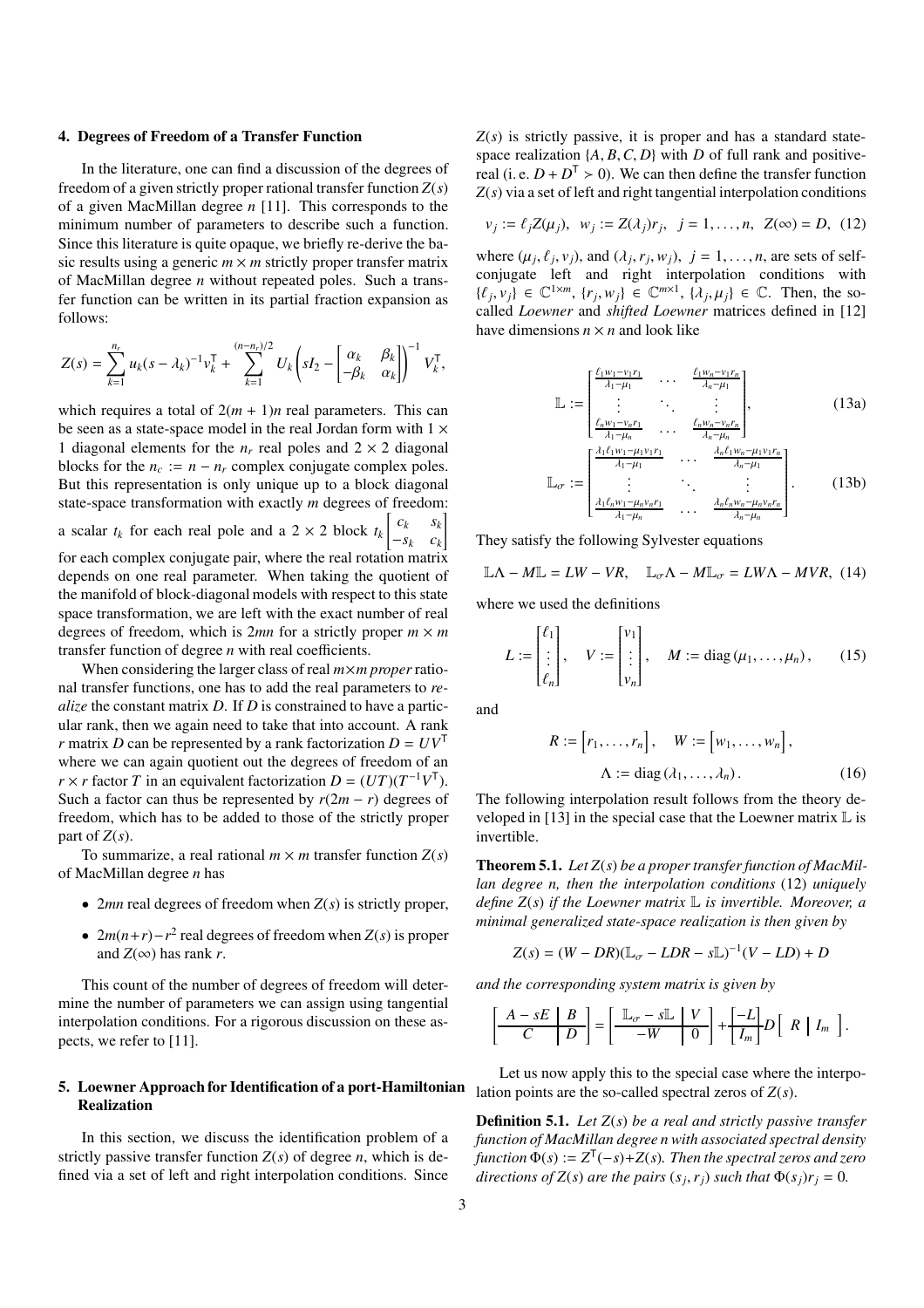When the zeros are distinct (which is generic), there are exactly *n* zeros in the open right half-plane and *n* zeros in the open left half-plane because the spectral density function Φ(*s*) has degree 2*n* and has no zeros on the imaginary axis. The definition of the spectral zeros implies

$$
\Phi(s_j)r_j = Z^{\mathsf{T}}(-s_j)r_j + Z(s_j)r_j = 0,
$$

and hence

$$
w_j:=Z(s_j)r_j\quad\Longleftrightarrow\quad Z^{\mathsf{T}}(-s_j)r_j=-w_j.
$$

Since the spectral zeros and zero directions  $(s_j, r_j)$  form a selfconjugate set, we can distinguish two cases for these equations, depending on the condition that  $s_j$  is a real zero or not. In the real case, we have

$$
s_j \in \mathbb{R}:\quad Z(s_j)r_j=w_j\quad\Longleftrightarrow\quad r_j^\mathsf{T} Z(-s_j)=-w_j^\mathsf{T},
$$

and in the complex case, we have

$$
s_j \notin \mathbb{R} : \quad \begin{cases} Z(s_j)r_j = w_j & \Longleftrightarrow & r_j^{\mathsf{H}}Z(-\overline{s}_j) = -w_j^{\mathsf{H}}, \\ Z(\overline{s}_j)\overline{r}_j = \overline{w}_j & \Longleftrightarrow & r_j^{\mathsf{T}}Z(-s_j) = -w_j^{\mathsf{T}}. \end{cases}
$$

Therefore, if we define  $\lambda_j$ ,  $j = 1, \ldots, n$ , to be the spectral zeros of  $Z(s)$  in the open right half-plane,

$$
\Re \lambda_j \geq 0, \quad Z(\lambda_j)r_j = w_j, \ j = 1, \ldots, n,
$$

then the set of right tangential conditions  $(\lambda_j, r_j, w_j)$  is selfconjugate. Moreover, to every right tangential condition  $Z(\lambda_j)r_j = w_j$  (and its complex conjugate when  $\lambda_j$  is complex), there is a corresponding left tangential condition

$$
r_j^{\mathsf{H}}Z(-\overline{\lambda}_j)=-w_j^{\mathsf{H}},\ j=1,\ldots,n.
$$

Therefore, we can define left tangential interpolation conditions  $\ell_j Z(\mu_j) = v_j$ ,  $j = 1, \dots, n$  in such a way that

$$
M=-\overline{\Lambda}=-\Lambda^{\mathsf{H}},\qquad L=R^{\mathsf{H}},\qquad V=-W^{\mathsf{H}}.
$$

Using these definitions, the Loewner and shifted Loewner matrices now become

<span id="page-3-2"></span>
$$
\mathbb{L} := \begin{bmatrix} \frac{r_1^H w_1 + w_1^H r_1}{\lambda_1 + \overline{\lambda}_1} & \cdots & \frac{r_1^H w_n + w_1^H r_n}{\lambda_n + \overline{\lambda}_1} \\ \vdots & \ddots & \vdots \\ \frac{r_n^H w_1 + w_n^H r_1}{\lambda_1 + \overline{\lambda}_n} & \cdots & \frac{r_n^H w_n + w_n^H r_n}{\lambda_n + \overline{\lambda}_n} \end{bmatrix}, \qquad (17a)
$$
\n
$$
\mathbb{L}_{\sigma} := \begin{bmatrix} \frac{\lambda_1 r_1^H w_1 - \overline{\lambda}_1 w_1^H r_1}{\lambda_1 + \overline{\lambda}_1} & \cdots & \frac{\lambda_n r_1^H w_n - \overline{\lambda}_1 w_1^H r_n}{\lambda_n + \overline{\lambda}_1} \\ \vdots & \ddots & \vdots \\ \frac{\lambda_1 r_n^H w_1 - \overline{\lambda}_n w_n^H r_1}{\lambda_1 + \overline{\lambda}_n} & \cdots & \frac{\lambda_n r_n^H w_n - \overline{\lambda}_n w_n^H r_n}{\lambda_n + \overline{\lambda}_n} \end{bmatrix} \qquad (17b)
$$

and they satisfy the equations

<span id="page-3-0"></span>
$$
\mathbb{L}\Lambda + \Lambda^{\mathsf{H}}\mathbb{L} = R^{\mathsf{H}}W + W^{\mathsf{H}}R, \quad \mathbb{L}_{\sigma}\Lambda + \Lambda^{\mathsf{H}}\mathbb{L}_{\sigma} = R^{\mathsf{H}}W\Lambda - \Lambda^{\mathsf{H}}W^{\mathsf{H}}R. \tag{18}
$$

We point out that the matrix  $\mathbb L$  is Hermitian by the construction itself, while  $\mathbb{L}_{\sigma}$  is skew-Hermitian by construction. For such symmetric conditions, the matrix  $\mathbb L$  is also called the Pick matrix (see [\[14,](#page-8-13) [15](#page-8-14)]). It follows from Theorem [5.1](#page-2-1) that a generalized state-space realization {*A*, *B*,*C*, *D*, *E*} is given by

<span id="page-3-1"></span>
$$
\left[\begin{array}{c|c} A-sE & B \\ \hline C & D \end{array}\right] = \left[\begin{array}{c|c} \mathbb{L}_{\sigma}-s\mathbb{L} & -W^{\mathsf{H}} \\ \hline -W & 0 \end{array}\right] + \left[\begin{array}{c|c} -R^{\mathsf{H}} \\ \hline I_{m} \end{array}\right]D\left[\begin{array}{c|c} R & I_{m} \end{array}\right].
$$
\n(19)

Notice that the introduction of complex matrices and vectors in this section is in fact artificial. Since the interpolation conditions are self-conjugate, we can transform the construction as follows. Let  $v := v_r + iv_t$  be a complex vector associated with a complex interpolation point  $\lambda := \alpha + i\beta$ , then the unitary transformation  $Q := \frac{1}{\sqrt{2}}$  $\begin{bmatrix} 1 & -i \end{bmatrix}$ 1 ı 1 transforms pairs of complex conjugate data to real data, as can be seen below

$$
\begin{bmatrix} v & \overline{v} \end{bmatrix} \cdot Q = \sqrt{2} \begin{bmatrix} v_r & v_t \end{bmatrix}, \quad Q^{\mathsf{H}} \cdot \begin{bmatrix} \lambda & 0 \\ 0 & \overline{\lambda} \end{bmatrix} \cdot Q = \begin{bmatrix} \alpha & \beta \\ -\beta & \alpha \end{bmatrix}.
$$

If the pairs of complex conjugate vectors and interpolation points have been permuted to be adjacent, then it suffices to apply a block diagonal unitary similarity transformation *U* with diagonal blocks *Q* corresponding to each complex conjugate pair  $(\lambda, \overline{\lambda})$ , to transform the equations eqs. [\(16\)](#page-2-2) to [\(18\)](#page-3-0) to real equations:

$$
\widehat{\mathbb{L}}\Omega + \Omega^{\mathsf{T}}\widehat{\mathbb{L}} = \widehat{R}^{\mathsf{T}}\widehat{W} + \widehat{W}^{\mathsf{T}}\widehat{R}, \text{ and } (20a)
$$

$$
\widehat{\mathbb{L}}_{\sigma}\Omega + \Omega^{\mathsf{T}}\widehat{\mathbb{L}}_{\sigma} = \widehat{R}^{\mathsf{T}}\widehat{W}\Omega - \Omega^{\mathsf{T}}\widehat{W}^{\mathsf{T}}\widehat{R},\tag{20b}
$$

where

$$
\widehat{\mathbb{L}}=U^{\mathsf{H}}\mathbb{L}U,\;\widehat{\mathbb{L}}_{\sigma}=U^{\mathsf{H}}\mathbb{L}_{\sigma}U,\;\Omega=U^{\mathsf{H}}\Lambda U,\;\widehat{W}=WU,\;\widehat{R}=RU,
$$

and  $\Omega$  is now block diagonal with 2×2 blocks corresponding to each pair of complex conjugate interpolation points. It then also follows from [\(19\)](#page-3-1) that a *real* generalized state-space realization  ${\{\widehat{A}, \widehat{B}, \widehat{C}, D, \widehat{E}\}}$  is then given by

$$
\left[\begin{array}{c|c}\widehat{A} - s\widehat{E} & \widehat{B} \\ \hline \widehat{C} & D\end{array}\right] = \left[\begin{array}{c|c}\widehat{\mathbb{L}}_{\sigma} - s\widehat{\mathbb{L}} & -\widehat{W}^{\mathsf{T}} \\ \hline -\widehat{W} & 0\end{array}\right] + \left[\begin{array}{c|c}\widehat{R}^{\mathsf{T}} \\ \hline I_m\end{array}\right]D\left[\begin{array}{c|c}\widehat{R} & I_m\end{array}\right].\tag{21}
$$

Let us now look at the passivity condition we imposed on the transfer function  $Z(s)$ . The Loewner matrix  $\mathbb{L}$  given in [\(17\)](#page-3-2) has the structure of a Pick matrix (see e. g., [\[14\]](#page-8-13)) since the spectral zeros used for the interpolation are assumed to be distinct. The strict passivity of  $Z(s)$  implies that this matrix is positive definite. It follows that  $Z(\infty) = D$ , and hence that *D* must be strictly positive-real as well. Since L is positive definite, so is  $\widehat{\mathbb{L}}$  and we can factorize it as  $\widehat{\mathbb{L}} = \Gamma^{\mathsf{T}}\Gamma$ , where  $\Gamma$  is invertible, by using, for instance, the upper triangular Cholesky factor. Defining

$$
\widehat{W}_{\Gamma}:=\widehat{W}\Gamma^{-1},\quad \widehat{R}_{\Gamma}:=\widehat{R}\Gamma^{-1},\quad \widehat{\mathbb{L}}_{\sigma\Gamma}:=\Gamma^{-\mathsf{T}}\widehat{\mathbb{L}}_{\sigma}\Gamma^{-1},
$$

we obtain an equivalent quadruple for the state-space realization  $\{\widehat{A}_{\Gamma}, \widehat{B}_{\Gamma}, \widehat{C}_{\Gamma}, D\} = \{\Gamma^{-\widehat{T}}\widehat{A}\Gamma^{-1}, \Gamma^{-\widehat{T}}\widehat{B}, \widehat{C}\Gamma^{-1}, D\}$  of *Z*(*s*) as

<span id="page-3-3"></span>
$$
\left[\begin{array}{c|c}\n\widehat{A}_{\Gamma} & \widehat{B}_{\Gamma} \\
\hline\n\widehat{C}_{\Gamma} & D\n\end{array}\right] = \left[\begin{array}{c|c}\n\widehat{\mathbb{L}}_{\sigma\Gamma} & -\widehat{W}_{\Gamma}^{\mathsf{T}} \\
\hline\n-\widehat{W}_{\Gamma} & 0\n\end{array}\right] + \left[\begin{array}{c|c}\n-\widehat{R}_{\Gamma}^{\mathsf{T}} \\
\hline\nI_{m}\n\end{array}\right]D\left[\begin{array}{c|c}\n\widehat{R}_{\Gamma} & I_{m}\n\end{array}\right]. (22)
$$

We then show that this realization is in port-Hamiltonian form.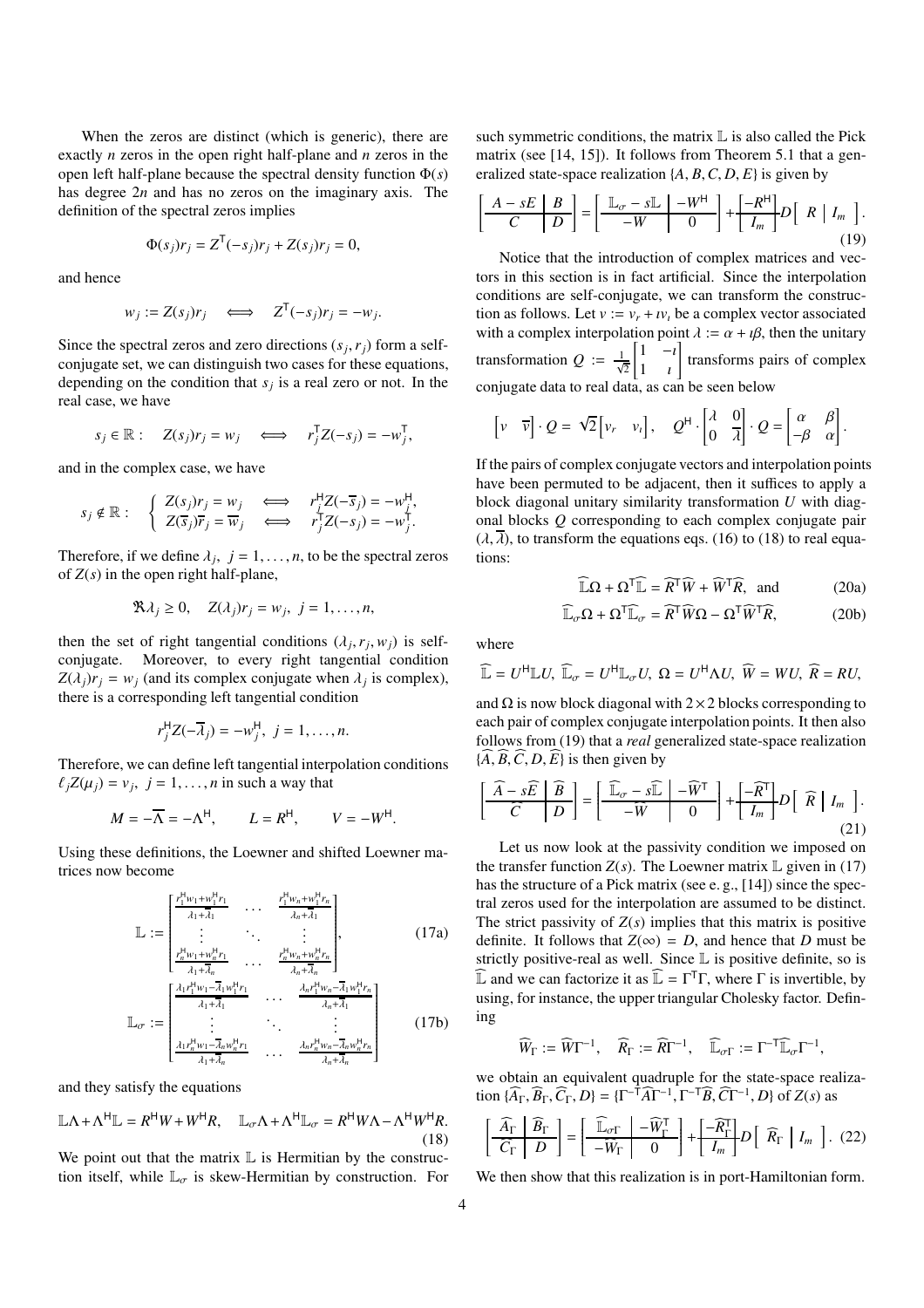Theorem 5.2. *Let us construct an m* × *m real transfer function Z*(*s*) *of MacMillan degree n using the self-conjugate interpolation conditions as follows:*

$$
Z(\infty) = D, \quad Z(\lambda_j)r_j = w_j, \quad r_j^{\mathsf{H}}Z(-\overline{\lambda}_j) = -w_j^{\mathsf{H}}, \quad j = 1, \ldots, n,
$$

*where*  $\mathbb{R}(\lambda_j) > 0$ ,  $D + D^T > 0$  *and*  $\widehat{\mathbb{L}} > 0$  *in which*  $\mathbb{R}(\cdot)$  *denotes the real part. Then, Z*(*s*) *is strictly passive and the quadruple*  ${A_{\Gamma}, \widehat{B}_{\Gamma}, \widehat{C}_{\Gamma}, D}$  *is in normalized port-Hamiltonian form and its spectral zeros and zero directions are given by*  $(\lambda_j, r_j)$ ,  $j =$  $1, \ldots, n$ .

*Proof.* A necessary condition for strict passivity is that the Hermitian part of  $Z(s)$  is positive definite on the whole imaginary axis, including infinity, and since  $D = Z(\infty)$  and is a real matrix, we must have  $D + D^T > 0$ . A necessary and sufficient condition for the passivity of  $Z(s)$  with given interpolation data, is that the Loewner matrix  $\widehat{\mathbb{L}}$  is positive semi-definite, but since we assume  $\widehat{\mathbb{L}} > 0$ , the transfer function is passive. Let us now decompose the real matrix *D* as  $D = N + S$ , where *S* is the symmetric part of *D* and *N* is its skew-symmetric part. Then, following the discussion of Section [2,](#page-0-0) we obtain

$$
\mathcal{W} = \mathcal{W}^{T} = \left[\frac{\widehat{R}_{\Gamma}^{T}}{I_{m}}\right] S \left[\begin{array}{c} \widehat{R}_{\Gamma} \mid I_{m} \end{array}\right] \geq 0,
$$
  

$$
\mathcal{V} = -\mathcal{V}^{T} = \left[\frac{-\widehat{\mathbb{L}}_{\sigma\Gamma} \left[\begin{array}{c} \widehat{W}_{\Gamma}^{T} \\ -\widehat{W}_{\Gamma} \end{array}\right] + \left[\begin{array}{c} \widehat{R}_{\Gamma}^{T} \\ I_{m} \end{array}\right] N \left[\begin{array}{c} \widehat{R}_{\Gamma} \mid I_{m} \end{array}\right]
$$

i

which are the conditions for the passivity of a normalized port-Hamiltonian system. The standard state-space realization [\(22\)](#page-3-3) is therefore normalized port-Hamiltonian. It follows from the self-conjugate conditions that

$$
\Phi^{\mathsf{T}}(-\lambda_j)r_j = \Phi(\lambda_j)r_j = Z(-\lambda_j)r_j + Z(\lambda_j)r_j = -w_j + w_j = 0,
$$

for  $j = 1, \ldots, n$ , and since  $\Phi(s)$  has MacMillan degree bounded by 2*n*, these are the only zeros of  $\Phi(s)$ , which also implies that *Z*(*s*) is then strictly passive. П

Remark 5.1. *The conditions that the spectral zeros should be simple can be removed. The construction of the Loewner matrix*  $\mathbb{L}$  *and of the shifted Loewner matrix*  $\mathbb{L}_{\sigma}$  *then have to be adapted, as explained in [\[15](#page-8-14), [13](#page-8-12)], but the properties of these matrices are preserved. The tangential interpolation conditions then also involve tangential conditions on the derivatives of Z*(*s*) *at the spectral zeros* λ*<sup>i</sup> , but the conclusions remain the same.*

Remark 5.2. *The conditions that we should know the zero directions of the corresponding spectral zeros of Z*(*s*) *form a demanding constraint. But this is di*ff*erent in the scalar case since we only need to impose a scalar condition*  $Z(-\lambda_i) + Z(\lambda_i)$  *in* each spectral zero. We can then choose  $R = \begin{bmatrix} 1, ..., 1 \end{bmatrix}$  which *implies that*  $W = [Z(\lambda_1), \ldots, Z(\lambda_n)].$ 

Finally, we summarize the construction of a port-Hamiltonian realization in the normalized form in Algorithm [1.](#page-4-0)

<span id="page-4-0"></span>Algorithm 1 Construction of a port-Hamiltonian realization in a normalized form. Input:

- Spectral zeros  $\lambda_j$  and zero directions  $r_j$ ,  $j = 1, \ldots, n$ ,
- transfer function measurements, i.e.  $w_j = Z(\lambda_j)r_j$ , where *Z*(*s*) denotes the transfer function,
- the feed-through term *D*.
- 1: Construct the Loewner and shifted Loewner matrices using  $w_i$  and  $r_i$  as shown in [\(17\)](#page-3-2).
- 2: Define  $W := [w_1, ..., w_n]$  and  $R := [r_1, ..., r_n]$ .
- 3: Construct the interpolating realization, ensuring the matching of the transfer function at infinity is:

 $E = \mathbb{L}, A = \mathbb{L}_s - R^H D R, B = -W^H - R^H D, C = -W + D R.$ 

- 4: Perform the unitary transformation to obtain a real realization  $(E, A, B, C)$ .
- 5: Consider the Choleskey factorization of  $\widehat{E} := \Gamma^{\mathsf{T}}\Gamma$ .
- 6: Construct a port-Hamiltonian realization in the normalized form as follows:

$$
\tilde{A} = \Gamma^{-1} \widehat{A} \Gamma^{-1}, \quad \tilde{B} = \Gamma^{-1} \widehat{B}, \quad \tilde{C} = \widehat{C} \Gamma^{-1}.
$$

<span id="page-4-1"></span>**Output:** A port-Hamiltonian realization:  $(\tilde{A}, \tilde{B}, \tilde{C}, D)$ .

Algorithm 2 Estimation of spectral zeros and directions using the data on the imaginary axis.

- 1: Collect enough samples on the imaginary axis.
- 2: Construct a realization using the Loewner approach, ensuring the matching of the transfer function at infinity.
- Determine spectral zeros of the obtained realization.

# 6. Estimation of Spectral Zeros and Zero Directions using Data on the Imaginary Axis

So far, we have discussed how to construct a port-Hamiltonian realization from the transfer function measurements on spectral zeros along with zero directions. However, it may be restrictive as in practice, it is almost impossible to know the spectral zeros and zero directions a priori. Moreover, even if the zeros are known, taking measurements at those points and directions is not straightforward. On the other hand, there are methods allowing us to obtain measurements on the imaginary axis. Using these measurements, one can obtain a realization using the classical Loewner approach, proposed in [\[13](#page-8-12)], which interpolates the data. However, it is very likely that it will not yield a realization in normalized port-Hamiltonian form. But we are interested in a passive realization given there is an underlying passive system. To do so, we first propose a strategy in Algorithm [2](#page-4-1) to estimate the spectral zeros and directions based on the data on the  $j\omega$  axis. Once we have such a data set, we can obtain a passive realization directly using Algorithm [1.](#page-4-0)

The main motivation of proposing Algorithm [2](#page-4-1) is as follows. As we know, if the transfer functions of two linear systems are the same, then there exists a state-space transformation, allowing us to go from one to another. Furthermore, it is also known that a minimal realization of a linear system can be obtained using the Loewner approach, assuming we have enough samples on the imaginary axis. Hence, if there exists a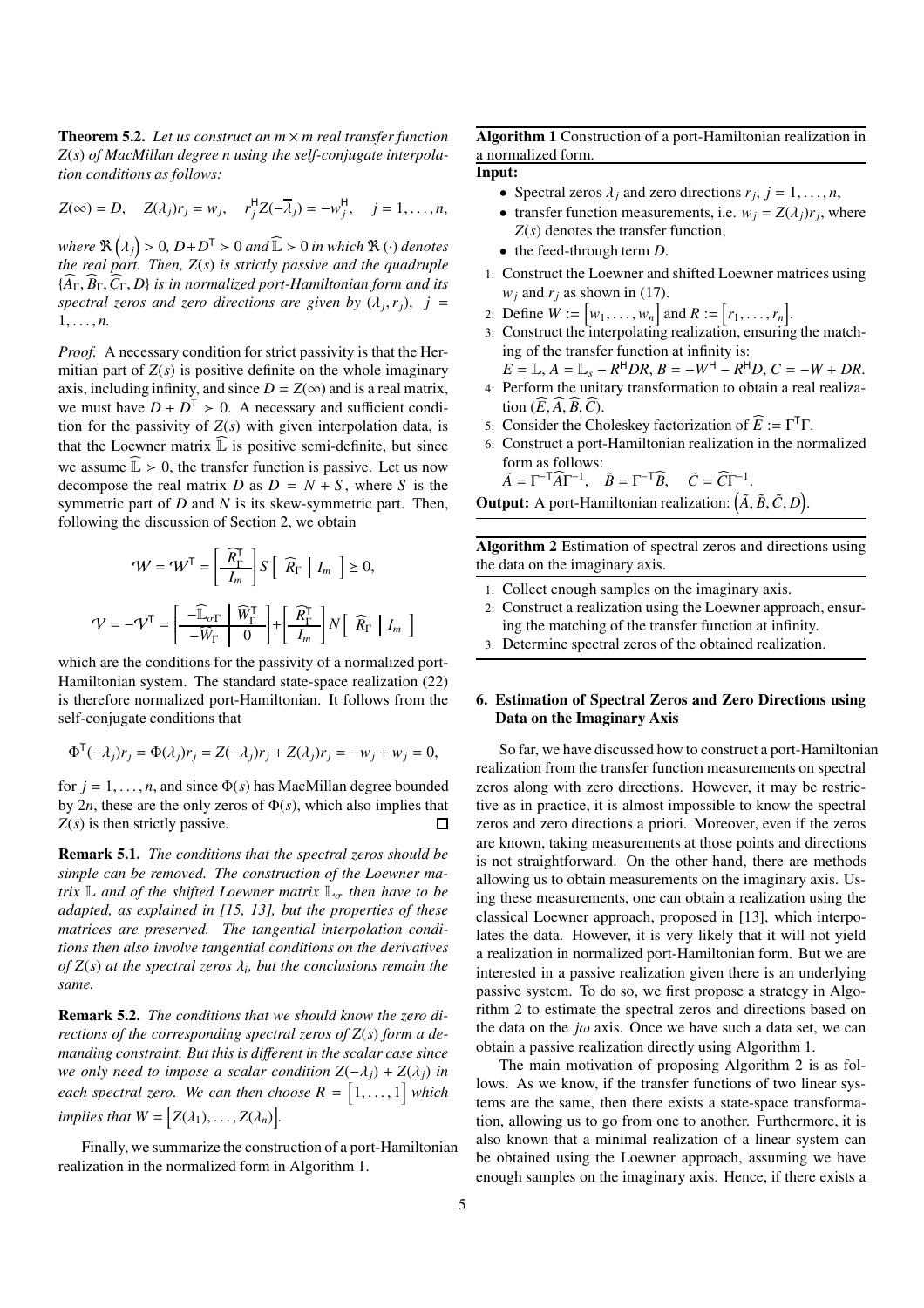passive realization of the linear system, then such a passive realization can be determined using the realization obtained using the Loewner approach and a state-space transformation. However, a state-space transformation of a linear system does not change the spectral zeros and corresponding directions. Consequently, we can indeed directly use the realization obtained using the Loewner approach to estimate the spectral zeros and corresponding directions and further can evaluate the transfer function at spectral zeros and in the corresponding directions.

Remark 6.1. *One can also construct a reduced-order system as well by truncating singular values of the Loewner matrix at a desired tolerance. This can be followed by determining the spectral zeros and zero directions of the reduced-order system, which can be very di*ff*erent from the original ones; however, the spectral zeros and zero directions of the reduced-order system form a good representative, allowing us to compare the important dynamics of the original system.*

Remark 6.2. *If the transfer function measurements are given in a particular frequency band, then applying Algorithm [2](#page-4-1) would yield spectral zeros and zero directions, corresponding to the considered frequency band. If a port-Hamiltonian realization in the normalized form is constructed using Algorithm [1,](#page-4-0) then we obtain the frequency-limited port-Hamiltonian realization. This is discussed and illustrated further in the subsequent section.*

# 7. Illustrative Examples and Application in Model-Order Reduction

In this section, we illustrate the proposed identification approach to construct a passive realization by means of several examples. All numerical simulations are carried out in MATLAB® version 7.11.0.584 (R2016b) 64-bit on an Intel®Core™i7-6700 CPU @ 3.40GHz, 6MB cache, 8GB RAM, Ubuntu 16.04.6 LTS (x86-64).

### *7.1. An analytical example*

We first consider an analytical example, showing the necessary steps, precisely Algorithm [1,](#page-4-0) to identify an underlying passive realization whose transfer function is as follows:

$$
Z(s) := dI_2 - (sI_2 - A)^{-1} \quad \text{with} \quad A := \begin{bmatrix} a & b \\ -b & a \end{bmatrix}
$$

and let us take  $a = -1$ ,  $b = 1$ ,  $d = 2$  to make the system strictly passive since it is then port-Hamiltonian with positive definite matrix W. The poles of *Z*(*s*) are the eigenvalues of *A* and are equal to  $-1 \pm i$  and hence asymptotically stable. The spectral zeros are the zeros of  $\Phi(s) = Z^{\mathsf{T}}(-s) + Z(s)$  which can be obtained from

$$
Q\Phi(s)Q^{\mathsf{H}} = QZ^{\mathsf{T}}(-s)Q^{\mathsf{H}} + QZ(s)Q^{\mathsf{H}}
$$
  
=  $2dI_2 - (-sI_2 - QA^{\mathsf{T}}Q^{\mathsf{H}})^{-1} - (sI_2 - QAQ^{\mathsf{H}})^{-1},$ 

where

$$
Q = \frac{1}{\sqrt{2}} \begin{bmatrix} 1 & -i \\ 1 & i \end{bmatrix}, \qquad QAQ^{H} = \begin{bmatrix} a+ib & 0 \\ 0 & a-ib \end{bmatrix}.
$$

It then turns out that both  $QZ(s)Q^H$  and  $Q\Phi(s)Q^H$  are diagonal and equal to

$$
QZ(s)Q^{H} = \text{diag}\left(2 - \frac{1}{s+1-i}, 2 - \frac{1}{s+1+i}\right),
$$
  

$$
Q\Phi(s)Q^{H} = \text{diag}\left(\frac{6+8ts-4s^{2}}{2+2ts-s^{2}}, \frac{6-8ts-4s^{2}}{2-2ts-s^{2}}\right).
$$

The spectral zeros in the right half-plane are  $\lambda = \frac{\sqrt{2}}{2} + i$  and  $\overline{\lambda} = \frac{\sqrt{2}}{2} - i$  and the corresponding zero directions are

$$
Q\Phi(\lambda)Q^H\begin{bmatrix}1\\0\end{bmatrix}=0 \iff \Phi(\lambda)\begin{bmatrix}1\\i\end{bmatrix}/\sqrt{2}=0,
$$

and

 $\overline{[}$ 

$$
Q\Phi(\overline{\lambda})Q^{\mu} \begin{bmatrix} 0 \\ 1 \end{bmatrix} = 0 \iff \Phi(\overline{\lambda}) \begin{bmatrix} 1 \\ -i \end{bmatrix} / \sqrt{2} = 0.
$$

The interpolation conditions then are

$$
Z(\lambda)Q^{H}\begin{bmatrix}1\\0\end{bmatrix} = Z(\lambda)\begin{bmatrix}\frac{1}{\sqrt{2}}\\ \frac{1}{\sqrt{2}}\end{bmatrix} = W, \text{ and } Z(\overline{\lambda})\begin{bmatrix}\frac{1}{\sqrt{2}}\\ -\frac{1}{\sqrt{2}}\end{bmatrix} = \overline{W},
$$
  
where  $QZ(\lambda)Q^{H}\begin{bmatrix}1\\0\end{bmatrix} = \begin{bmatrix}2-\frac{1}{\lambda-(a+ib)}\\0\end{bmatrix} = \begin{bmatrix}\sqrt{2}\\0\end{bmatrix}$  implies  

$$
QW = \begin{bmatrix}\sqrt{2}\\0\end{bmatrix}, \text{ and } W = \begin{bmatrix}1\\i\end{bmatrix}.
$$

The Loewner matrix then is obtained from  $R = Q^H$ ,  $W = \sqrt{2}Q^H$  and hance  $W^H P = \sqrt{2}L$ , which finally vialds  $2Q^H$  and hence  $W^H R = \sqrt{2}I_2$ , which finally yields

$$
\mathbb{L} = \frac{2\sqrt{2}}{\lambda + \overline{\lambda}} I_2 = 2I_2,
$$
\n
$$
\mathbb{L}_{\sigma} = \begin{bmatrix} \sqrt{2} \frac{\lambda - \overline{\lambda}}{\lambda + \overline{\lambda}} & 0 \\ 0 & -\sqrt{2} \frac{\lambda - \overline{\lambda}}{\lambda + \overline{\lambda}} \end{bmatrix} = 2 \begin{bmatrix} i & 0 \\ 0 & -i \end{bmatrix},
$$

and the generalized state space realization [\(19\)](#page-3-1) becomes

$$
\frac{A-sE}{C}\begin{bmatrix} B \\ D \end{bmatrix} = \begin{bmatrix} \mathbb{L}_{\sigma} - s\mathbb{L} & -\sqrt{2}Q \\ -\sqrt{2}Q^{\mathsf{H}} & 0 \end{bmatrix} + 2\begin{bmatrix} -Q \\ I_2 \end{bmatrix} \begin{bmatrix} Q^{\mathsf{H}} & I_2 \end{bmatrix}.
$$

Using the factorization  $\mathbb{L} = \Gamma^{\text{H}}\Gamma$  with  $\Gamma := \sqrt{2}Q^{\text{H}}$ , we get  $\mathbb{L}_{\sigma\Gamma} = \frac{1}{2} Q^{\mathsf{H}} \mathbb{L}_{\sigma} Q$  and

$$
\left[\begin{array}{c|c}\nA_{\Gamma} & B_{\Gamma} \\
\hline\nC_{\Gamma} & D\n\end{array}\right] = \left[\begin{array}{c|c}\n\mathbb{L}_{\sigma\Gamma} & -I_2 \\
\hline\n-I_2 & 0\n\end{array}\right] + 2 \left[\begin{array}{c|c}-I_2/\sqrt{2} \\
\hline\nI_2\n\end{array}\right] \left[\begin{array}{c|c}\nI_2/\sqrt{2} & I_2\n\end{array}\right]
$$

$$
= \left[\begin{array}{cc|c}-1 & 1 & -c & 0 \\
\hline\n1/c & 0 & 2 & 0 \\
\hline\n0 & 1/c & 0 & 2\n\end{array}\right]
$$

with  $c = 1 + \sqrt{2}$  and  $1/c = \sqrt{2} - 1$ . The smallest eigenvalue  $\lambda_{\min}(\mathcal{W}_{\Gamma})$  of the above model is 0 which is a poor estimate of its passivity radius. But we can apply to this model a similarity scaling with  $T = cI_2$ , which yields a model  $M_T$  where  $A_T =$ *A*<sup> $\Gamma$ </sup> and *D*<sup>*T*</sup> = *D* are unchanged but  $C_T$  = −*B*<sup>*T*</sup> = *I*<sub>2</sub>. This corresponds to using [\[10,](#page-8-9) Lemma 3.2] with the certificate  $X =$  $c^{-2}I$ , and transforming the model to a new port-Hamiltonian form which has a passivity radius equal to  $\lambda_{\min}(\mathcal{W}_T) = \frac{1}{2}(3 - \frac{1}{2})$  $\sqrt{5}$ ) ≈ 0.382.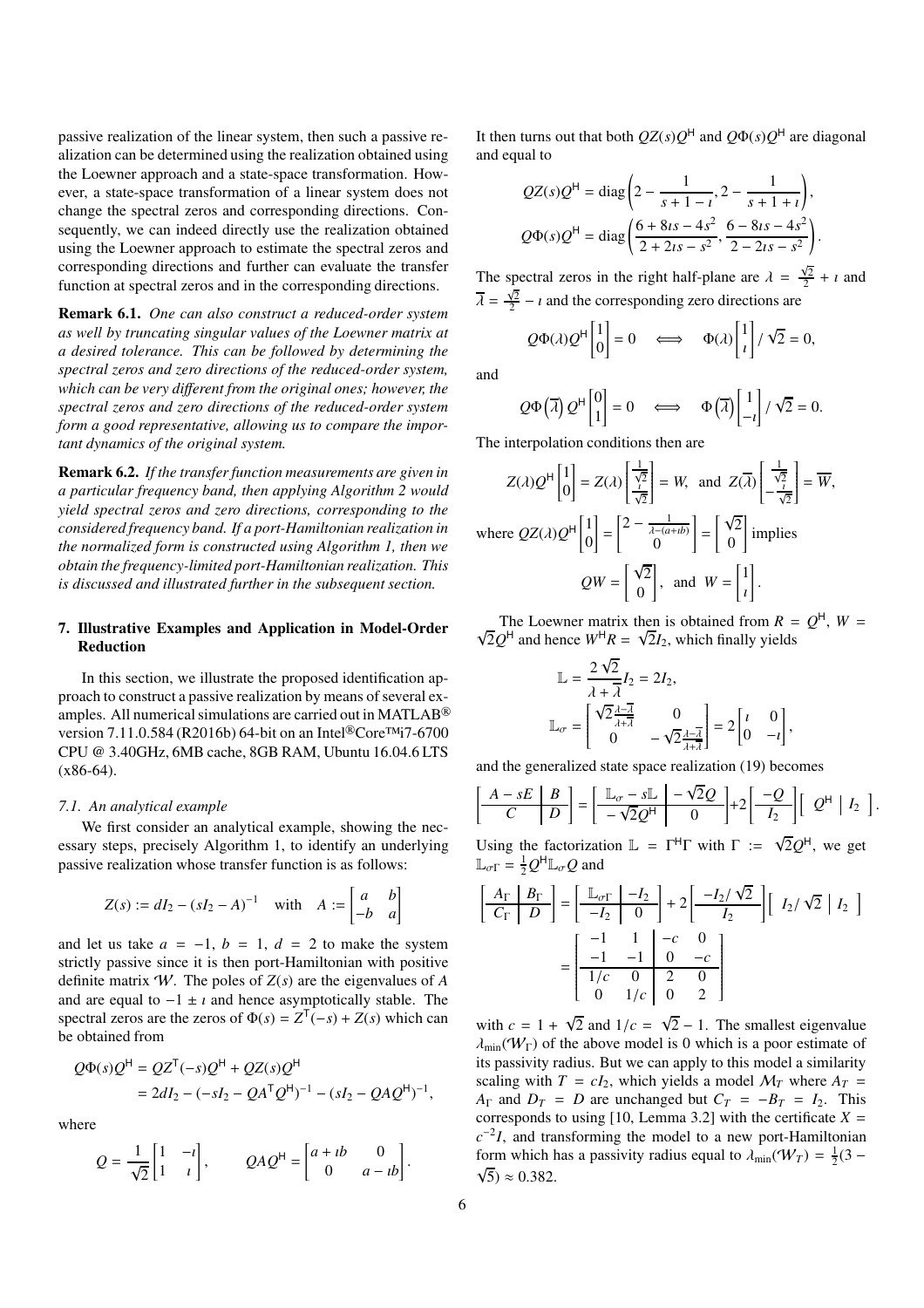<span id="page-6-0"></span>

Figure 1: RLC example: The decay of the singular values of the Loewner matrix.

#### *7.2. Electric RLC circuit*

As second example, we discuss the electrical circuit example considered in [\[15\]](#page-8-14). The system dynamics in the state-space form is given by as follows:

$$
\dot{x}(t) = Ax(t) + Bu(t),
$$
  

$$
y(t) = Cx(t) + Du(t),
$$

where

$$
A = \begin{bmatrix} -20 & -10 & 0 & 0 & 0 \\ 10 & 0 & -10 & 0 & 0 \\ 0 & 10 & 0 & -10 & 0 \\ 0 & 0 & 10 & 0 & -10 \\ 0 & 0 & 0 & 10 & -2 \end{bmatrix}, B = \begin{bmatrix} 20 \\ 0 \\ 0 \\ 0 \\ 0 \end{bmatrix}, C = \begin{bmatrix} -2 \\ 0 \\ 0 \\ 0 \\ 0 \end{bmatrix}^T
$$

and  $D = 2$ .

To identify the dynamics, we assume to have 20 points on the imaginary axis in a log-scale between  $[10^{-1}, 10^3]$ . We first employ the Loewner approach [\[13](#page-8-12)] to obtain a realization. In Figure [1,](#page-6-0) we plot the singular values of the Loewner matrix, which allows us to determine the order of a minimal realization. We observe that the singular values after the 5th are at the level of machine precision as one would expect. Hence, we determine a realization of order 5. Next, we show the spectral zeros of the original and Loewner model in Figure [2,](#page-6-1) indicating that the spectral zeros of both models are the same as expected.

It is not in the form of a passive port-Hamiltonian system. But we can use the spectral zeros and zero directions of the Loewner model, which in this case, are the same as the original system, and estimate the transfer function at the spectral zeros along with the respective zero directions. Consequently, we apply Algorithm [1](#page-4-0) to obtain a realization in the generalized state-space form of a port-Hamiltonian system [\(10\)](#page-1-1) where

<span id="page-6-1"></span>

Figure 2: RLC example: Spectral zero of the original and Loewner model.

|                                                                            | 0.8795                                             | 0.0263                                                                               | $-0.0304$      | $-0.0511$      | 0.0938    |  |
|----------------------------------------------------------------------------|----------------------------------------------------|--------------------------------------------------------------------------------------|----------------|----------------|-----------|--|
| $Q^{-1} =$                                                                 | 0.0263                                             | 0.8515                                                                               | $-0.0770$      | $-0.1574$      | $-0.0098$ |  |
|                                                                            | $\begin{bmatrix} -0.0304 \\ -0.0511 \end{bmatrix}$ | $-0.0770$                                                                            | 0.2545         | 0.0814         | 0.1136    |  |
|                                                                            |                                                    | $-0.1574$                                                                            | 0.0814         | 0.3560         | 0.0400    |  |
|                                                                            | 0.0938                                             | $-0.0098$                                                                            | 0.1136         | 0.0400         | 0.2891    |  |
|                                                                            | $\sim$ 0                                           | $-15.2595$                                                                           | 0.5921         | 1.7823         | 0.5344    |  |
| $J = \begin{bmatrix} 13.2333 \\ -0.5921 \\ -1.7823 \end{bmatrix}$          | 15.2595                                            | $\overline{0}$                                                                       | $-0.4864$      | $-0.8033$      | 1.6342    |  |
|                                                                            |                                                    | 0.4864                                                                               | $\overline{0}$ | 0.5204         | $-0.5325$ |  |
|                                                                            |                                                    | 0.8033                                                                               | $-0.5204$      | $\overline{0}$ | $-3.3854$ |  |
|                                                                            | $-0.5344$                                          | $-1.6342$                                                                            | 0.5325         | 3.3854         | $\Omega$  |  |
|                                                                            | 4.0000                                             | 0.0000                                                                               | $-2.8284$      | $-3.9606$      | 0.5598    |  |
| $R = \begin{bmatrix} -2.8284 \\ -3.9606 \end{bmatrix}$                     | 0.0000                                             | $\overline{0}$                                                                       | $-0.0000$      | $-0.0000$      | 0.0000    |  |
|                                                                            |                                                    | $-0.0000$                                                                            | 2.0000         | 2.8006         | $-0.3959$ |  |
|                                                                            |                                                    | $-0.0000$                                                                            | 2.8006         | 3.9216         | $-0.5543$ |  |
|                                                                            | 0.5598                                             | 0.0000                                                                               | $-0.3959$      | $-0.5543$      | 0.0784    |  |
|                                                                            |                                                    | $G = \begin{bmatrix} -0.6563 & 0.3238 & 0.5378 & 0.6924 & -0.2925 \end{bmatrix}^T$ , |                |                |           |  |
| $P = [2.8284 \quad 0.0000 \quad -2.0000 \quad -2.8006 \quad 0.3959]^{T}$ , |                                                    |                                                                                      |                |                |           |  |
|                                                                            | $N = 0, S = 2.$                                    |                                                                                      |                |                |           |  |

Furthermore, we compare the Bode plots of the original, Loewner, and port-Hamiltonian model [\(3\)](#page-7-0), illustrating that all three models have the same transfer functions, and also have the same spectral zeros and zero directions.

### *7.3. A large scale electrical circuit*

Next, we consider a large scale RLC circuit, where 100 electrical capacitances, inductors, and resistances are interconnected. For more details on the circuit topology, we refer to [\[16\]](#page-8-15). The modeling of such a circuit leads to a model of order  $n = 200$ . Next, we assume that we obtain 200 points on the imaginary axis on a log-scale within the range  $\left[10^{-1}, 10^{3}\right]$ .

Towards constructing a port-Hamiltonian reduced-order system using the data, we first determine a realization using the classical Loewner method. We plot the decay of the singular values of the Loewner matrix in Figure [4,](#page-7-1) indicating a sharp decay. Having truncated singular values at 10−<sup>8</sup> (relatively), we

,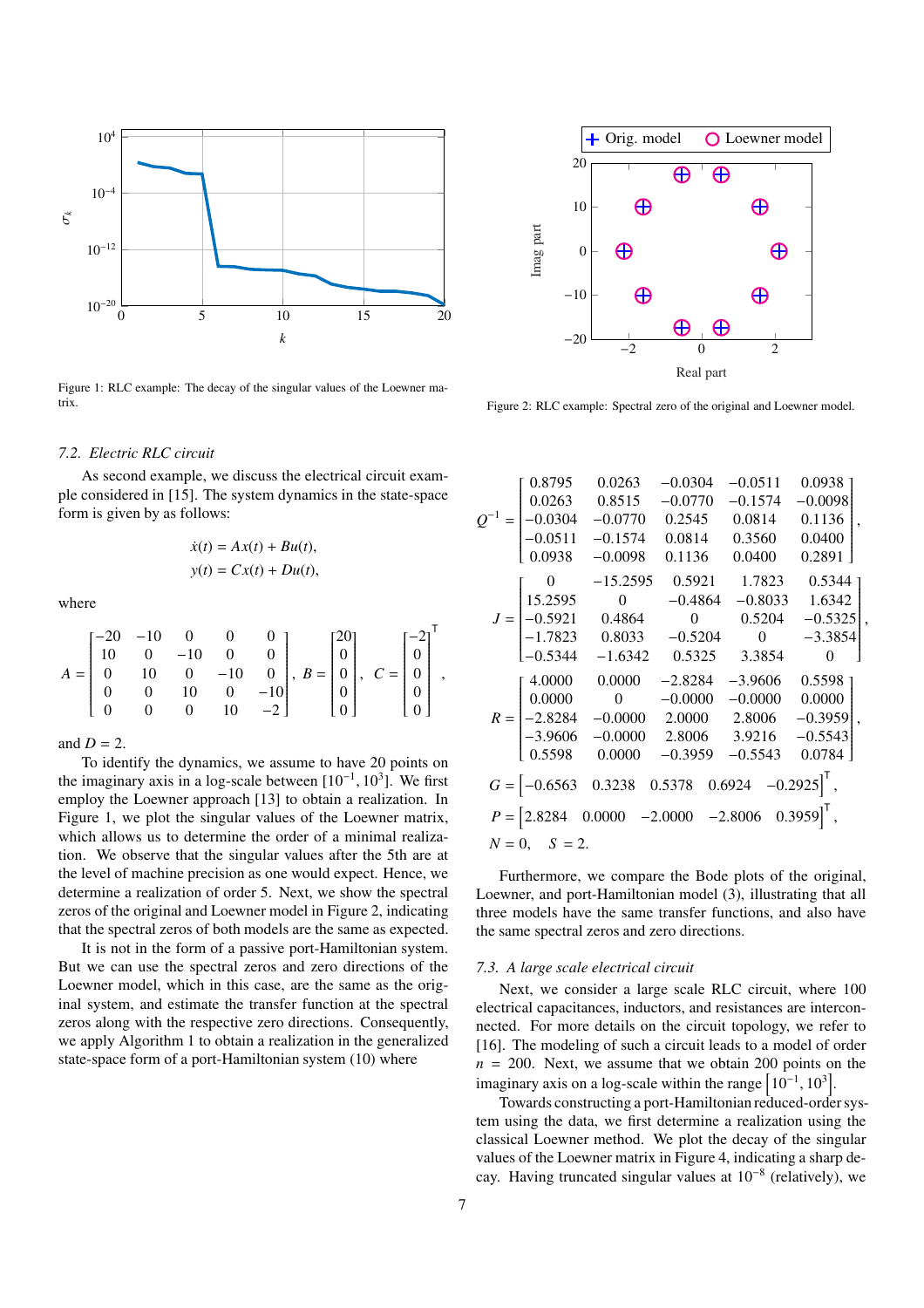<span id="page-7-0"></span>

Figure 3: RLC example: Comparison of the Bode plots of the original, Loewner and port-Hamiltonian models.

construct a reduced-order (Loewner) model of order  $r = 13$ , which is expected to capture the dynamics very well. Next, we compare the spectral zeros of the original and Loewner models in Figure [5.](#page-7-2) It is interesting to see that spectral zeros of both models are very different. Somehow, one can think of representative spectral zeros of the original systems with a smaller number, yet capturing the dynamics of the original systems very accurately.

Subsequently, we determine the spectral zeros and zero directions using the Loewner model and evaluate the transfer function of the Loewner model at these zeros along with the respective directions. Then, we can determine a port-Hamiltonian realization using Algorithm [1.](#page-4-0) To compare the quality of models, we plot the Bode plots of the original, Loewner, and port-Hamiltonian models in Figure [6,](#page-7-3) showing the Loewner and port-Hamiltonian models approximate the original model very well.

<span id="page-7-1"></span>

Figure 4: Large-scale RLC circuit: The decay of the singular values of the Loewner matrix.

<span id="page-7-2"></span>

Figure 5: A large scale RLC example: The decay of the singular values of the Loewner matrix.

<span id="page-7-3"></span>

Figure 6: A large-scale RLC example: Comparison of the Bode plots of the original and Loewner model.

### *7.4. Frequency-limited port-Hamiltonian realization*

Lastly, we discuss the construction of a frequency-limited port-Hamiltonian realization using the same example as in the previous subsection. This means that the transfer function of the port-Hamiltonian realization is required to very accurate in a given frequency band. Let us assume that we are given measurements in a frequency band  $[5, 15]$ . As the first, we construct a Loewner model. This is followed by determining a reducedorder model of order  $r = 9$ . Next, we compare the spectral zeros of original and Loewner models in Figure [7.](#page-8-16) It can be observed that the spectral zeros not only different from the original ones but also from those of the reduced-order model of order  $r = 13$ in the previous example, see Figure [5.](#page-7-2)

Next, we plot the transfer functions of the original and the identified port-Hamiltonian realization in Figure [8.](#page-8-17) Comparing, in particular, the error plots in Figures [6](#page-7-3) and [8,](#page-8-17) we observe that the identified port-Hamiltonian realization using the data